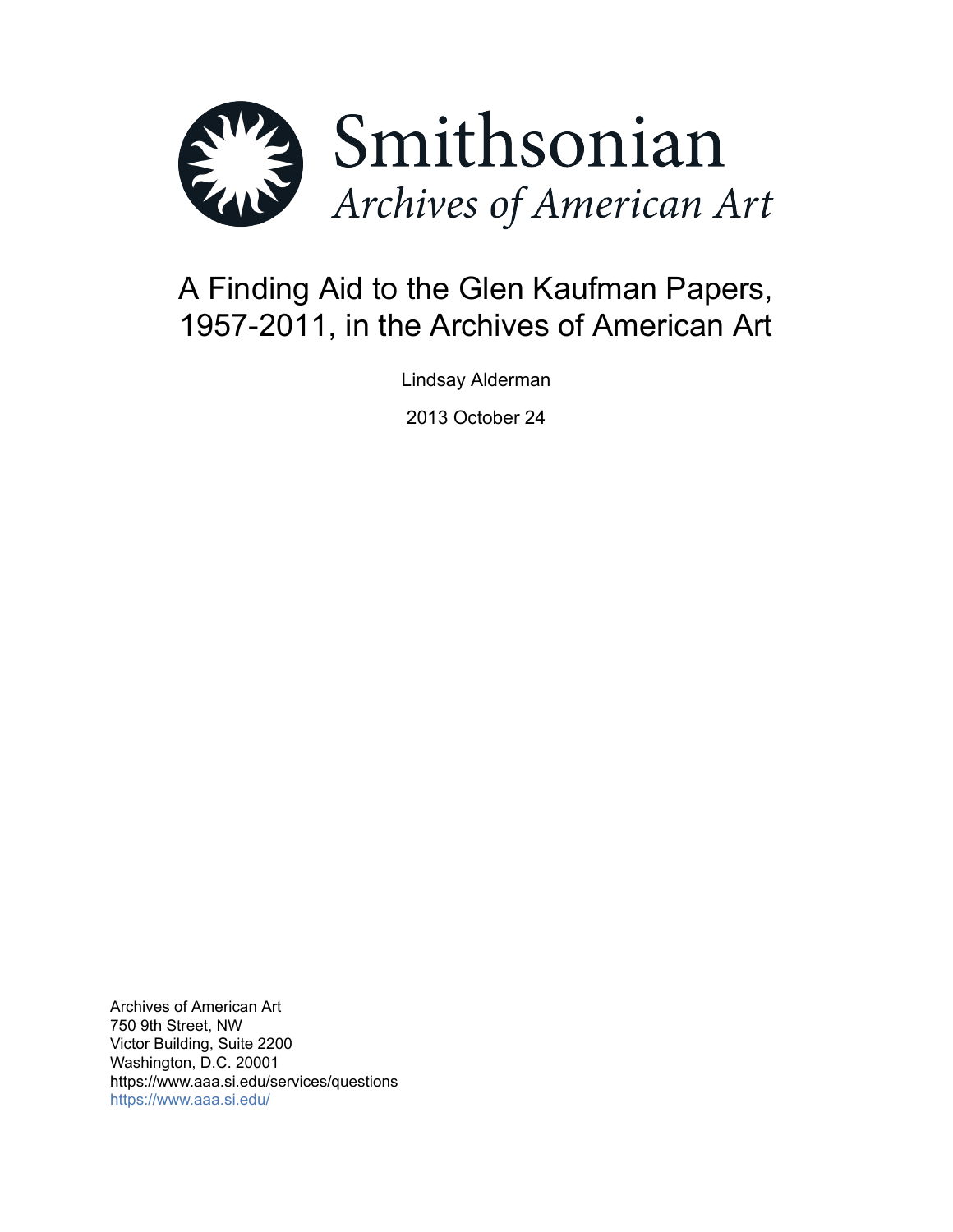# **Table of Contents**

<span id="page-1-0"></span>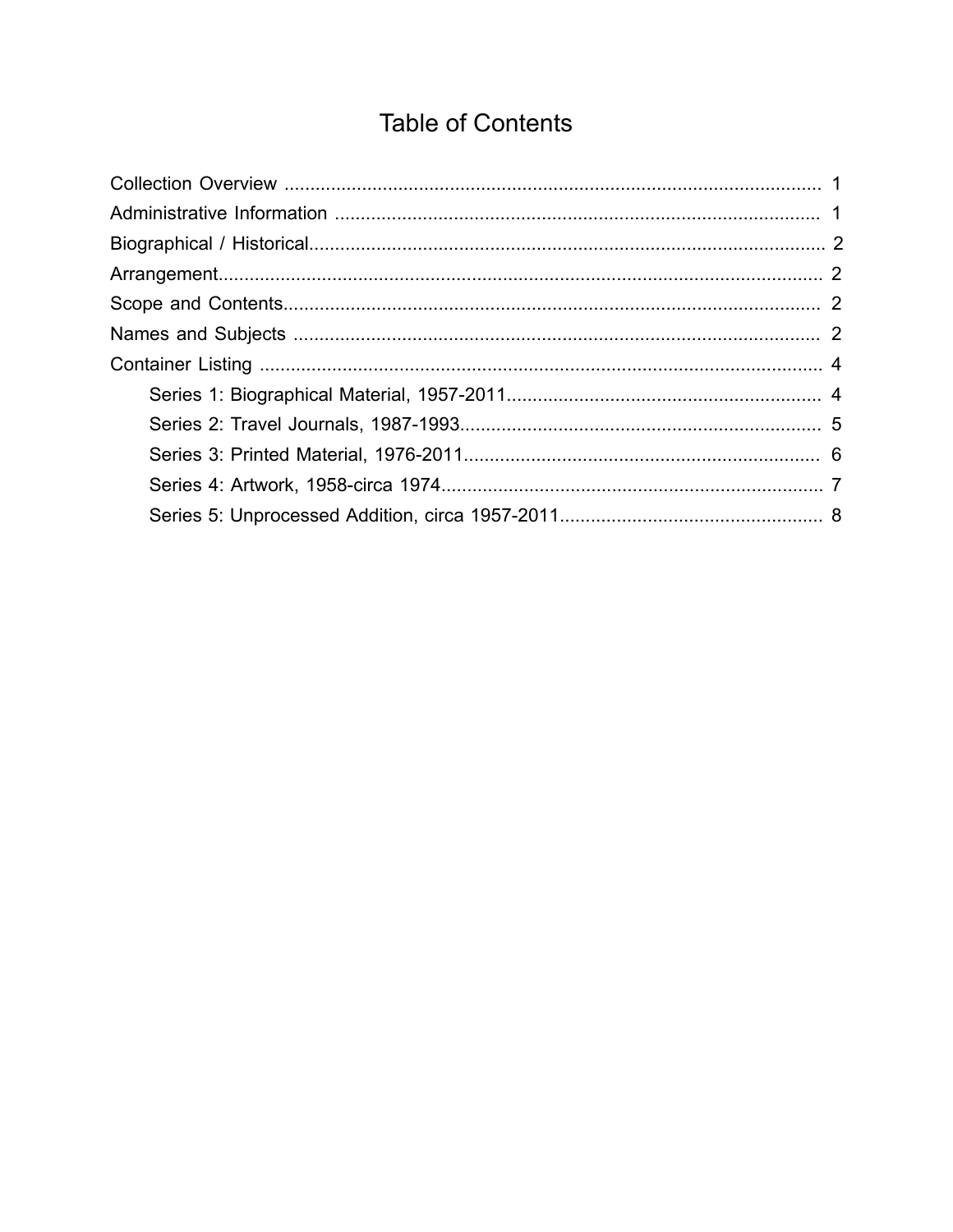## <span id="page-2-0"></span>**Collection Overview**

| <b>Repository:</b> | Archives of American Art                                                                                                                                                                                                                                                                                                                                                                                                                                                                                                                                                                                                                                        |
|--------------------|-----------------------------------------------------------------------------------------------------------------------------------------------------------------------------------------------------------------------------------------------------------------------------------------------------------------------------------------------------------------------------------------------------------------------------------------------------------------------------------------------------------------------------------------------------------------------------------------------------------------------------------------------------------------|
| Title:             | Glen Kaufman papers                                                                                                                                                                                                                                                                                                                                                                                                                                                                                                                                                                                                                                             |
| Date:              | 1957-2011                                                                                                                                                                                                                                                                                                                                                                                                                                                                                                                                                                                                                                                       |
| Identifier:        | AAA.kaufglen                                                                                                                                                                                                                                                                                                                                                                                                                                                                                                                                                                                                                                                    |
| Creator:           | Kaufman, Glen                                                                                                                                                                                                                                                                                                                                                                                                                                                                                                                                                                                                                                                   |
| Extent:            | 4.9 Linear feet<br>0.124 Gigabytes                                                                                                                                                                                                                                                                                                                                                                                                                                                                                                                                                                                                                              |
| Language:          | The collection is in English.                                                                                                                                                                                                                                                                                                                                                                                                                                                                                                                                                                                                                                   |
| Summary:           | The papers of fiber artist and educator Glen Kaufman measure 4.9<br>linear feet and 0.124 GB and date from 1957-2011. The papers<br>primarily document his travels and student work through biographical<br>material, journals, printed materials, digital photographs and artwork.<br>Included are 15 travel journals, two handwoven knotted pile rug<br>samples, and two sketchbooks. An unprocessed addition of 3.8 linear<br>feet donated in 2015 includes biographical material, professional<br>correspondence, teaching files, photographs of Kaufman and works of<br>art, works of art including sketches and weaving samples, and printed<br>material. |

## <span id="page-2-1"></span>**Administrative Information**

#### Acquisition Information

The collection was donated by Glen Kaufman in 2012 and 2015.

#### Processing Information

The collection was processed to a minimal level and a finding aid prepared by Lindsay Alderman in 2013. The collection has been minimally rearranged and retains the existing/original folder titles when possible. All materials have been rehoused in archival folders and boxes for long-term stability, but often staples and other fasteners have not been removed. Materials within folders have not been rearranged. Additional papers received in 2015 are unprocessed. Born-digital materials were processed by Kirsi Ritosalmi-Kisner in 2019 with funding provided by Smithsonian Collection Care and Preservation Fuund.

#### Preferred Citation

Glen Kaufman papers, 1957-2011. Archives of American Art, Smithsonian Institution.

#### **Restrictions**

Use of original papers requires an appointment.

#### Terms of Use

The Archives of American Art makes its archival collections available for non-commercial, educational and personal use unless restricted by copyright and/or donor restrictions, including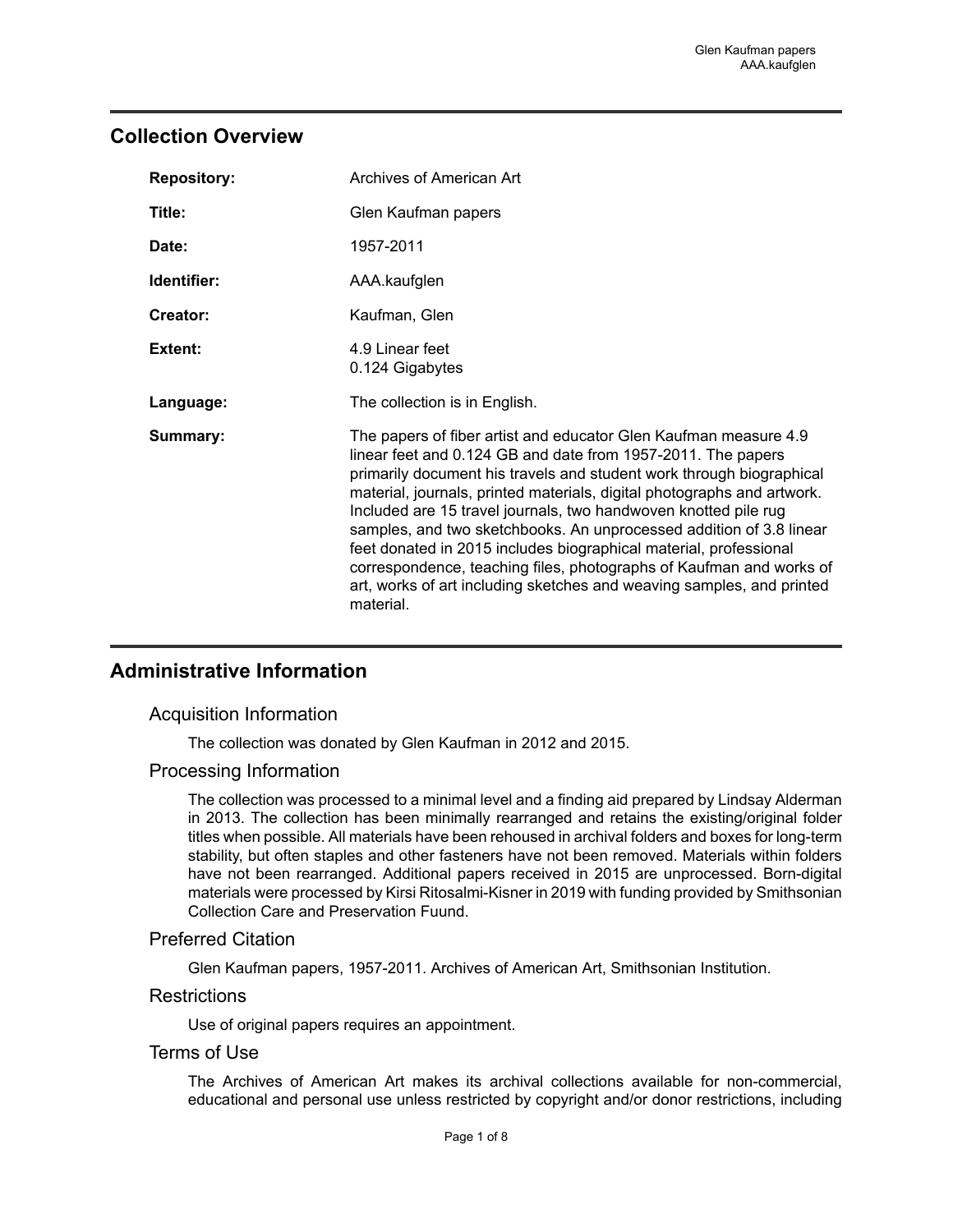but not limited to access and publication restrictions. AAA makes no representations concerning such rights and restrictions and it is the user's responsibility to determine whether rights or restrictions exist and to obtain any necessary permission to access, use, reproduce and publish the collections. Please refer to the [Smithsonian's](https://www.si.edu/termsofuse) Terms of Use for additional information.

## <span id="page-3-0"></span>**Biographical / Historical**

Glen Kaufman (1932- ) is a textile artist who lives and works in Athens, Georgia and Kyoto, Japan. He was also a Professor of Art at the University of Georgia, Athens from 1967-2008.

After graduating with honors from the University of Wisconsin-Madison, Kaufman went on to attend the Cranbrook Academy of Art in Michigan and to obtain his MFA in 1959. The following year he attended the State School of Arts and Crafts in Copenhagen, Denmark on a Fulbright Grant.

In 1967 he began teaching fiber arts at the University of Georgia in Athens, Georgia where he continued teaching until 2008. In 1979 he traveled extensively throughout Asia and became enamored with Japan and their fiber arts traditions. By 1985 he was spending six months every year in Japan where he continued to work and show his art. His work from this time was heavily influenced by Japanese motifs such as the grid, which was predominately featured in his pieces. He continues to produce fiber art and display his work today in places such as the Lyndon House Arts Center in Athens, Georgia where he recently held an exhibition entitled "Kaunakes: Ghosts of Mesopotamia" in 2011.

## <span id="page-3-2"></span>**Scope and Contents**

The papers of fiber artist and educator Glen Kaufman measure 4.9 linear feet and 0.124 GB and date from 1957-2011. The papers primarily document his travels and student work through biographical material, journals, printed materials, digital photographs and artwork. Included are 15 travel journals, two handwoven knotted pile rug samples, and two sketchbooks. An unprocessed addition of 3.8 linear feet donated in 2015 includes biographical material, professional correspondence, teaching files, photographs of Kaufman and works of art, works of art including sketches and weaving samples, and printed material.

## <span id="page-3-1"></span>**Arrangement**

The collection is arranged as 4 series.

Missing Title:

- Series 1: Biographical Material, 1957-2011 (5 folders; Box 1, 0.124 GB; ER01)
- Series 2: Travel Journals, 1987-1993 (0.4 linear feet; Boxes 1-2)
- Series 3: Printed Material, 1976-2011 (5 folders; Box 2)
- Series 4: Artwork, 1958-circa 1974 (0.4 linear feet; Boxes 2-3)
- Series 5: Unprocessed Addition, circa 1957-2011 (3.8 linear feet; Boxes 4-9)

## <span id="page-3-3"></span>Names and Subject Terms

This collection is indexed in the online catalog of the Smithsonian Institution under the following terms:

Subjects:

Fiber artists -- Georgia Fiber artists -- Japan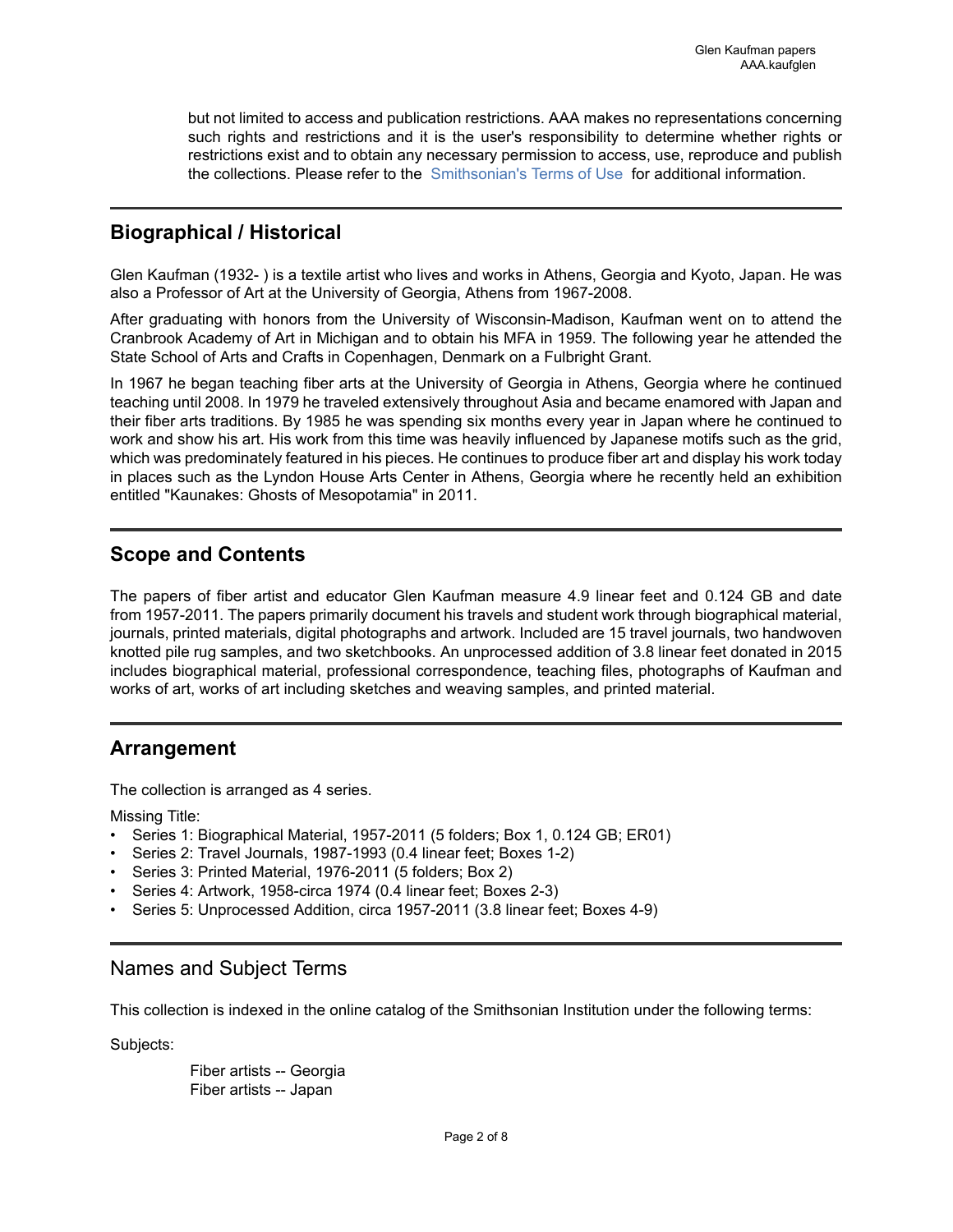Types of Materials:

Sketchbooks Travel diaries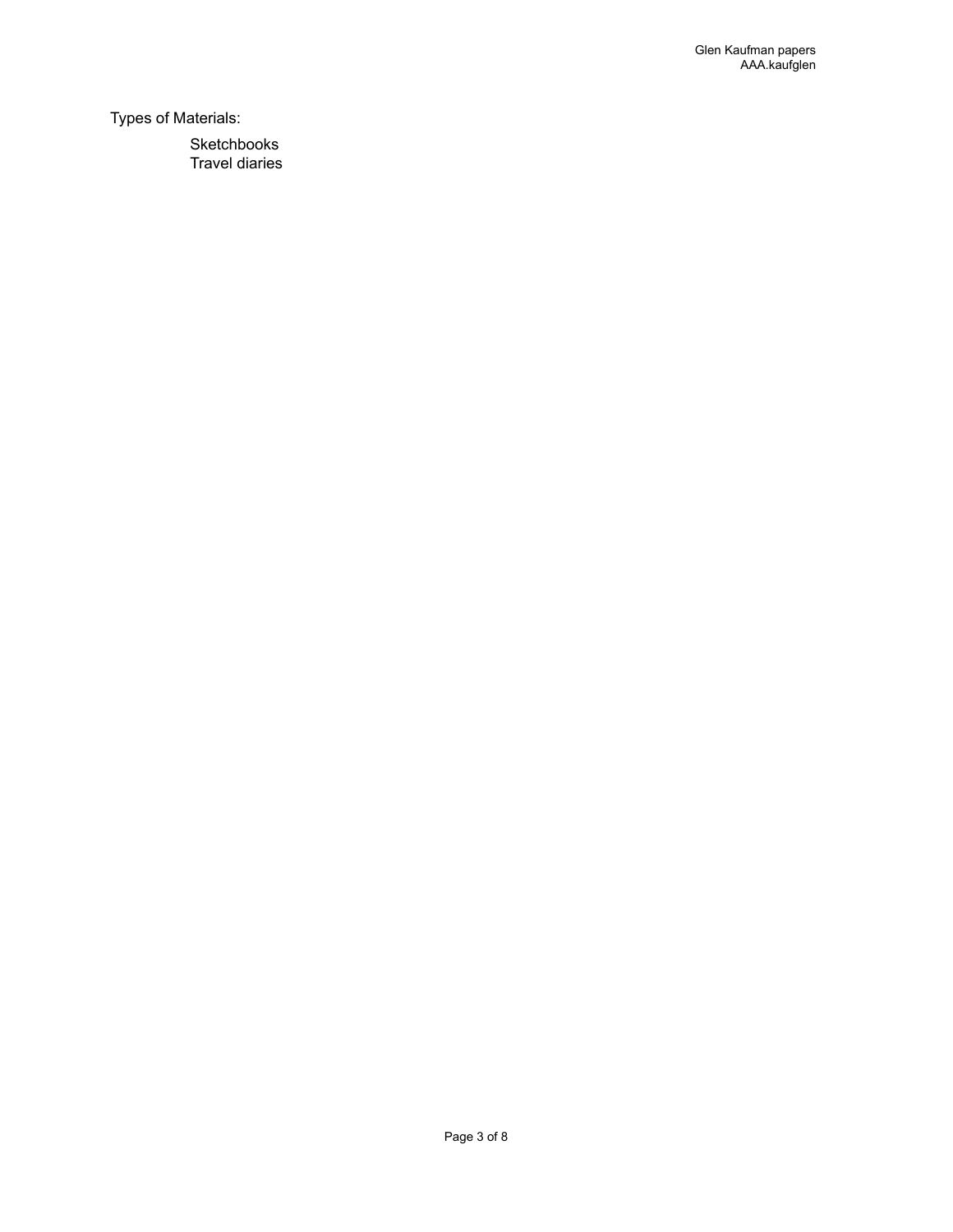# <span id="page-5-0"></span>**Container Listing**

# <span id="page-5-1"></span>Series 1: Biographical Material, 1957-2011

| 5 Folders (Box 1)      |                                                                                                                                                                                                                                                                                                                     |                                                                                                                                                              |  |  |
|------------------------|---------------------------------------------------------------------------------------------------------------------------------------------------------------------------------------------------------------------------------------------------------------------------------------------------------------------|--------------------------------------------------------------------------------------------------------------------------------------------------------------|--|--|
| 0.124 Gigabytes (ER01) |                                                                                                                                                                                                                                                                                                                     |                                                                                                                                                              |  |  |
| Scope and<br>Contents: | Found here are a curriculum vitae, digital photographs from an exhibit entitled "Kaunakes:<br>Ghosts of Mesopotamia", a notebook of student notes and project documents including fiber<br>samples, slides of an exhibit, an invoice and cost sheet, and a research notebook containing<br>notes and some drawings. |                                                                                                                                                              |  |  |
| Arrangement:           |                                                                                                                                                                                                                                                                                                                     | Kaufman's graduate studies notebook was removed from the original binder and split into<br>two folders. The original order of the documents was kept intact. |  |  |
| Box 1, Folder 1        |                                                                                                                                                                                                                                                                                                                     | Curriculum Vitae, 2011                                                                                                                                       |  |  |
| Folder ER01            |                                                                                                                                                                                                                                                                                                                     | Exhibition Photographs, "Kaunakes: Ghosts of Mesopotamia", Digital<br>Photographs, 2011<br>0.124 Gigabytes (15 computer files)                               |  |  |
| Box 1, Folder 3        |                                                                                                                                                                                                                                                                                                                     | Notebook, Graduate Studies Cranbrook Academy of Art, 1957-1960                                                                                               |  |  |
| Box 1, Folder 4        |                                                                                                                                                                                                                                                                                                                     | Notebook, Studies State School of Arts and Crafts, 1957-1960                                                                                                 |  |  |
| Box 1, Folder 5        |                                                                                                                                                                                                                                                                                                                     | Research Notebook on Historic Fabrics, 1973                                                                                                                  |  |  |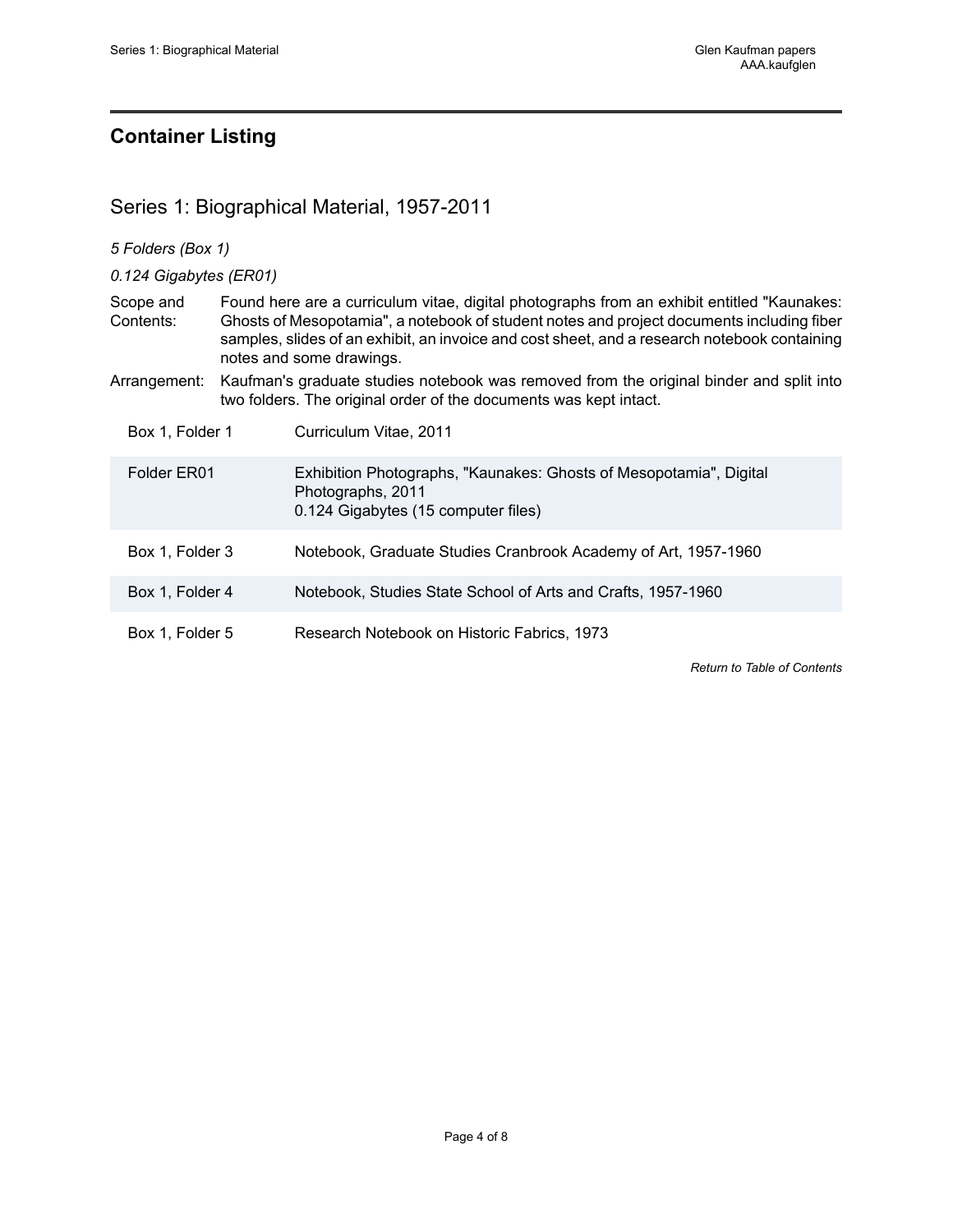# <span id="page-6-0"></span>Series 2: Travel Journals, 1987-1993

#### *0.4 Linear feet (Boxes 1-2)*

- Scope and Contents: Found here are accounts of the artist's time spent in Japan for roughly six months per year including thoughts, daily activities, people he spent time with, shows he saw, his own work, and travel within Asia. Also included is one journal specific to his time spent in Malaysia though it only appears to contain a few entries.
- Arrangement: Original chronological order of notebooks was maintained and the volume numbers were assigned by Kaufman.

| Box 1, Folder 6  | Japan Journal, vol. I, 1987             |
|------------------|-----------------------------------------|
| Box 1, Folder 7  | Japan Journal, vol. II, 1987            |
| Box 1, Folder 8  | Japan Journal, vol. I, 1988             |
| Box 1, Folder 9  | Japan Journal, vol. II, 1988            |
| Box 1, Folder 10 | Japan Journal, vol. I, 1989             |
| Box 1, Folder 11 | Japan Journal, vol. II, 1989            |
| Box 1, Folder 12 | Japan Journal, vol. I, 1990             |
| Box 2, Folder 1  | Japan Journal, vol. II, 1990            |
| Box 2, Folder 2  | Japan Journal, vol. III, 1990           |
| Box 2, Folder 3  | Japan Journal, vol. I, 1991             |
| Box 2, Folder 4  | Japan Journal, vol. II, 1991            |
| Box 2, Folder 5  | Japan Journal, vol. I, 1992             |
| Box 2, Folder 6  | Malaysia Journal, 1992                  |
| Box 2, Folder 7  | Japan Journal, vol. II and I, 1992-1993 |
| Box 2, Folder 8  | Japan Journal, vol. II, 1993            |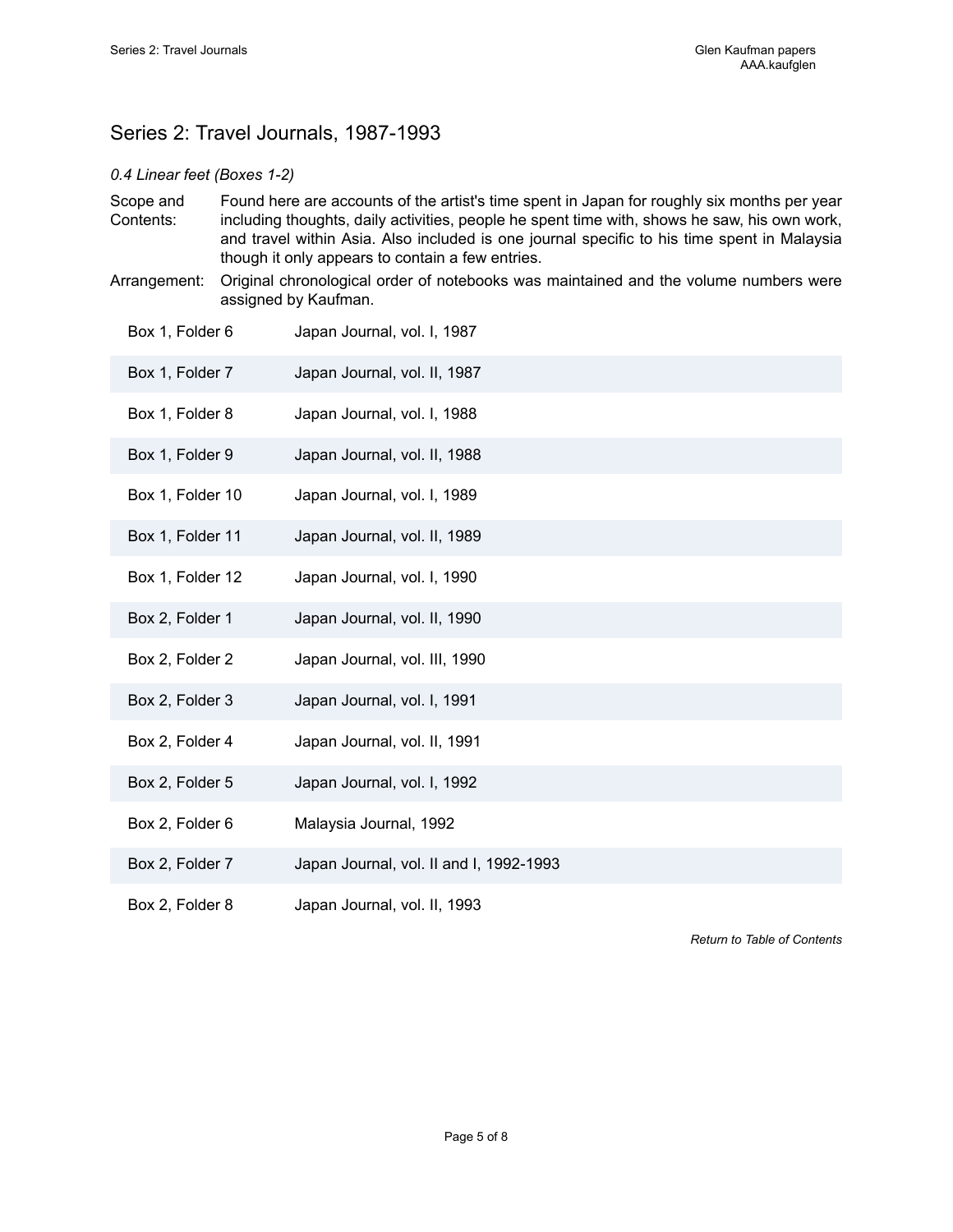# <span id="page-7-0"></span>Series 3: Printed Material, 1976-2011

#### *5 Folders (Box 2)*

Scope and Contents: Printed material consists of exhibition flyers and a newspaper clipping regarding his show, "Kaunakes: Ghosts of Mesopotamia"; an American Craft magazine in which the artist is featured on page 40; an annotated book of maps of London; and an annotated directory of the Royal College of Art from when the artist was a guest lecturer in 1976.

| Box 2, Folder 9  | Exhibition Flyers, "Kaunakes: Ghosts of Mesopotamia", 2011 |
|------------------|------------------------------------------------------------|
| Box 2, Folder 10 | Newspaper Clipping, 2011                                   |
| Box 2, Folder 11 | American Craft Magazine, 1991                              |
| Box 2, Folder 12 | London Guide, circa 1970s                                  |
| Box 2, Folder 13 | Directory, Royal College of Art, 1976                      |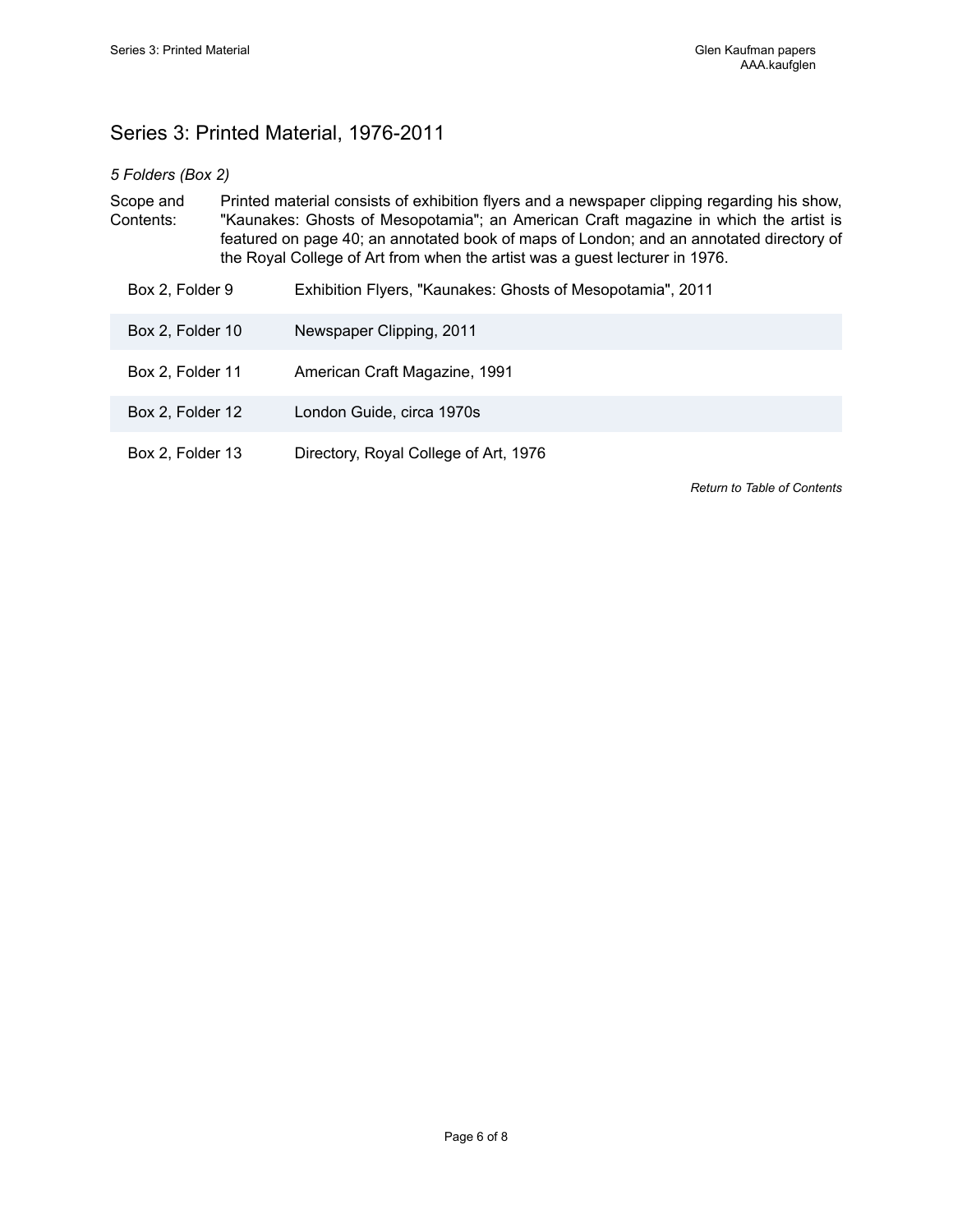# <span id="page-8-0"></span>Series 4: Artwork, 1958-circa 1974

#### *0.4 Linear feet (Boxes 2-3)*

Scope and Contents: Found here are samples of two of the artist's handwoven, knotted pile rugs made while a graduate student at Cranbrook Academy of Art. Researchers should note that sketches of these works can be found in Kaufman's graduate studies notebook in Series 1: Biographical Material. There are also two sketchbooks, the first of which contained sketches in preparation for a solo show and the second, from his time studying in Copenhagen at the State School of Arts and Crafts.

| Box 2, Folder 14 | Sketchbook, circa 1974                                 |
|------------------|--------------------------------------------------------|
| Box 3, Folder 1  | Sketchbook, State School of Arts and Crafts, 1959-1960 |
| Box 3, Folder 2  | Handwoven Knotted Pile Rug Sample, 1958-1959           |
| Box 3, Folder 3  | Handwoven Knotted Pile Rug Sample, 1959-1960           |